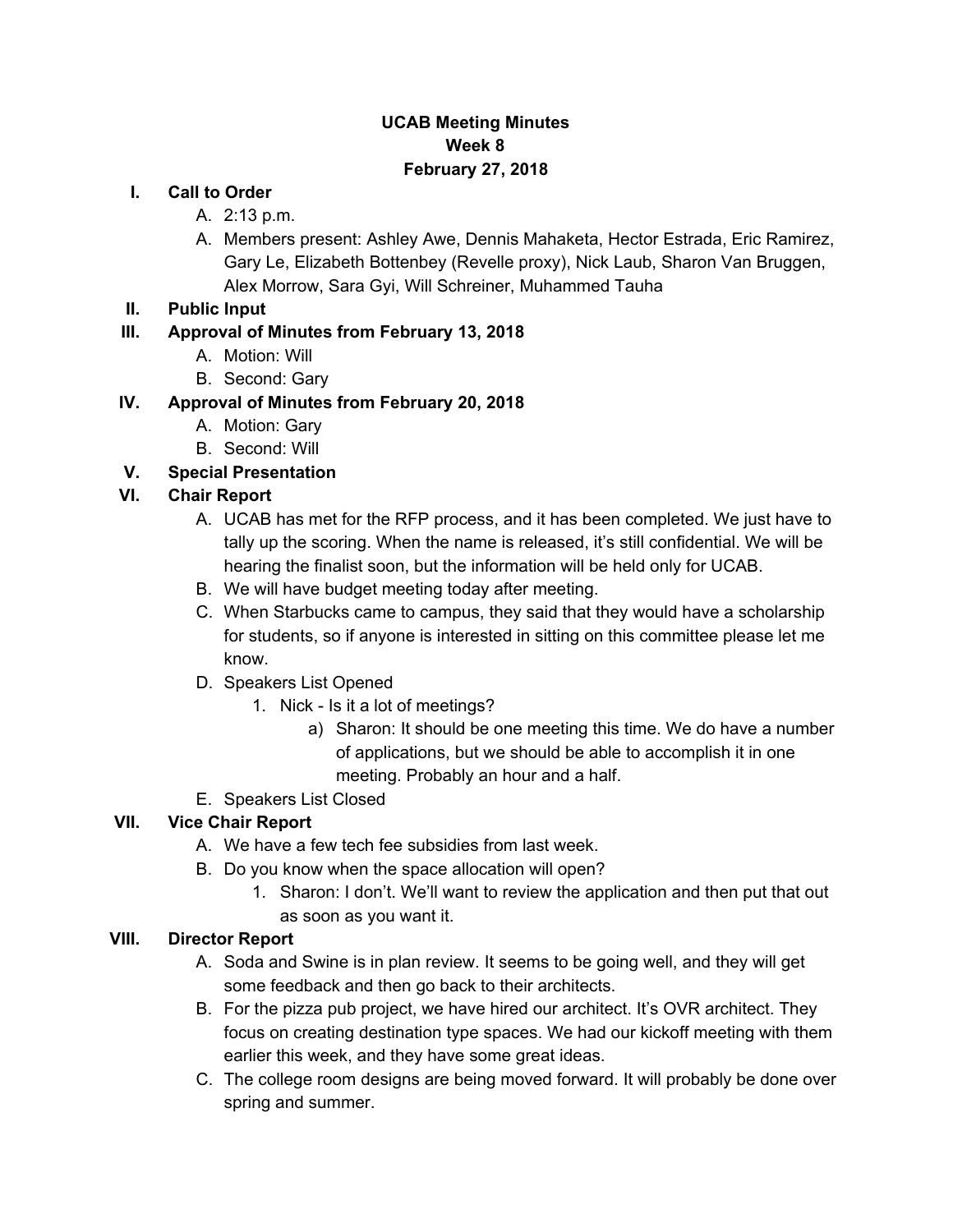#### **IX. New Business**

- A. Tritones
	- 1. They meet 4 criteria which permits \$1.00 per student with a projected attendance of 150.
	- 2. Move to fund tiritons winter show for \$150 Alex
	- 3. Second Muhammed
- B. VR Club
	- 1. They meet 5 criteria.
	- 2. Projected attendance of 250 people.
	- 3. I recommend that they are funded for \$250.
	- 4. Move to fund winter showcase for \$250 Gary
	- 5. Second Muhammed
- C. Fairplay Theatre Company
	- 1. They meet 7 criteria for \$1.50 per student.
	- 2. I recommend that they're funded for \$300.
	- 3. Move to fund fairplay theatre company for \$300 with the stipulation that the business office is able to process it in time - Nick
	- 4. Second Alex
- D. Musicians Club
	- 1. Projected attendance of 300. They are requesting \$350.
	- 2. They meet 5 criteria for \$1.00 per student.
	- 3. I recommend to fund them for \$300 with the stipulation that the business office is able to process it in time.
	- 4. Move to fund fairplay theatre company for \$300 with the stipulation that the business office is able to process it in time - Gary
	- 5. Second Hector

#### **X. Old Business**

- A. Funding Criteria Language
	- 1. Speakers List Opened
		- a) Gary I'd like to add "event takes place before week 5" as a criteria. It's hard for the staff to process all of the events.
		- b) Sharon I appreciate the concern, but we will adjust our staff as needed to accommodate it. If the concern is just about staff, we'll find a way to manage it.
		- c) Gary It also just helps with students to have things to do. Trying to encourage a more spread out approach.
		- d) Nick Do the people who apply see the criteria?
			- (1) Sort of. They apply online and are asked questions but not it's not clearly stated.
		- e) Nick I think the orgs have dates in mind that they want. I don't think we should put them behind in criteria for the date they choose.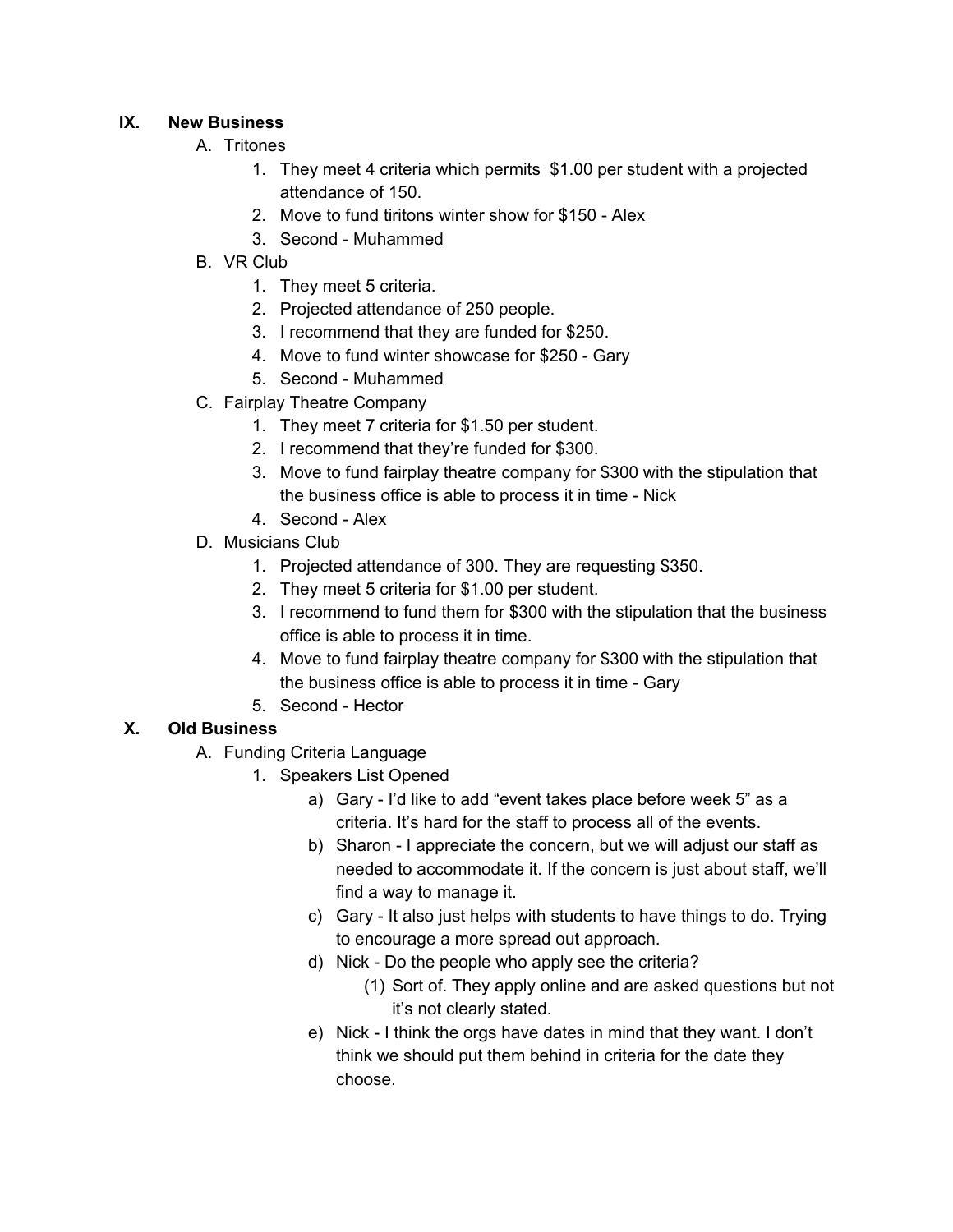- f) Sharon On the UCAB website, the person who originally wrote this list wrote a paragraph about what UCAB favors to give students an idea of the types of events that are more likely to be funded.
- g) Gary I was thinking the same thing in the beginning, but it's not a subtraction but more of a bonus for people who want events before week 5.
- h) Alex I think we should separate the SD community and alumni. Even though alumni could be from the SD community, it doesn't mean they are and vise versa.
- i) Nick I'd like to have a straw poll about the event takes place in week 5.
	- (1) Yes 2
	- (2) No 5
	- (3) Abstain 1
	- (4) Therefor this criteria should not be added.
- j) Nick I know that there's a legal team that looks at our criteria, but do they also amend it?
	- (1) Sharon: I will ask the campus council to review it and let us know if they think it's content neutral. They won't amend it themselves, they'll just suggest for us to amend it
- k) Alex I think we should have 10 criteria, and that we need to have more ideas that aren't just the suggested ones we have now.
- l) Nick I brought it back to my council, but they were confused. However, they think that we should include how many people come to the event.
- m) Muhammed My council wouldn't know exactly what the criteria is. Do we really have to have 10? We can just adjust the fee that we give for the criteria.
	- (1) It's UCAB's decision for how many criteria to have.
- n) Muhammed If we keep 8 and just change the dollar fee for the criteria, then I think it should be fine since it fulfills all of our requirements.
- o) Dennis Is there a way to gauge how much they're advertising? (1) I don't know how we would do that. You can ask them to provide something.
	- (2) It is a requirement, but it's kind of lax.
- p) Alex Could we give them a point if they advertise in or through University Centers?
- q) Muhammed I think Dennis' idea is good. If they get a subsidy from us, then they should be advertising UCAB.
- r) Hector I agree. I feel like if it's a lax rule then we shouldn't make it lax and put it in our criteria.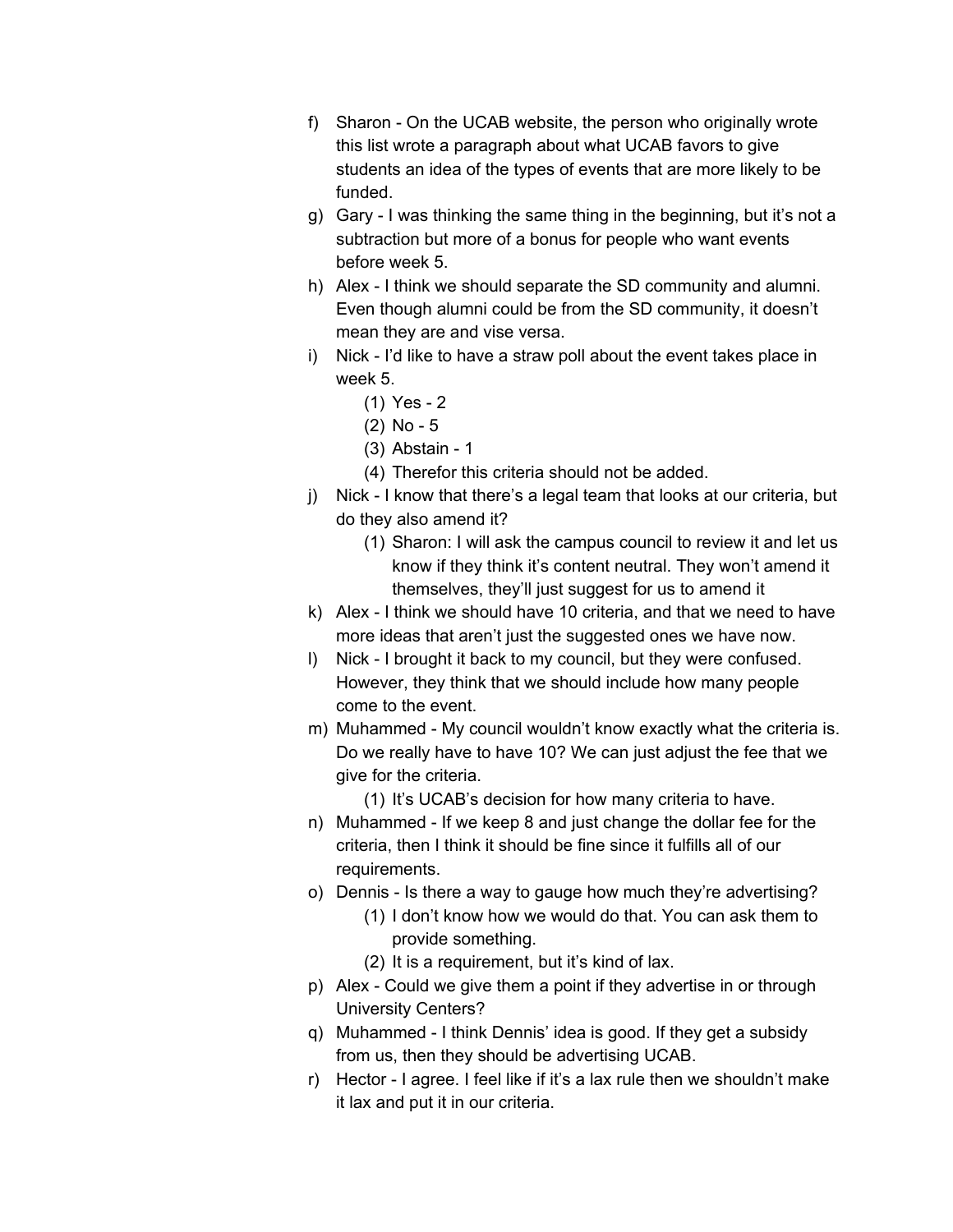- (1) It's a requirement to receive funding that they have to advertise University Centers. Making it a criteria makes it optional.
- s) Nick I think that advertising is a reasonable one to add.
- t) Sharon If you do include that, it could be a good opportunity to provide orgs with a sheet with free advertising placements. It would be great for them to market the events through University Centers if you want to have the events here.
- u) Muhammed We have the LCD for the Theatre, so if they're using that or the table cards, then we can make this a criteria (part of the language of the criteria).
- v) Nick If we wanted to approve this do we have to move it to new business?
	- (1) No.
- w) Nick For number 4 do you want to add original student center? (1) Technically, it's student center.
- x) Nick I move to change the criteria to  $8+$  to 7. I also think we should change it to \$2.50 if you get above 7 and \$2.00 for 5-6.
- y) Alex How has the price changed for using tech in University Centers over the years?
	- (1) Sharon: It's probably due for review, but we would review it against our staffing costs.
- z) Alex Would you advise raising the dollar amount?
	- (1) Sharon: I don't know. It's hard to say if they're going to go up or not.
- aa) Nick I have seen where they miss the dollar amount just because of one criteria.
- bb) Gary There are always going to be situations where they miss the dollar amount by one criteria. It looks like most orgs will be about \$2.00 per student now if we raise it.
- cc) Nick Would you want the new numbers then?
- dd) Gary I would like to keep the same numbers.
- ee) Dennis It's UCAB's role to give back the money to the students.
- ff) Muhammed That won't be the case every year. It's not guaranteed that we will have extra money.
- gg) Alex If the money we allocate per year doesn't get spent then does it roll over into the next year? How much surplus do we usually have?
	- (1) No
	- (2) I have never seen UCAB's budget at the end of the year be less than \$4000. We have run out before, not in a long time, but we should run out.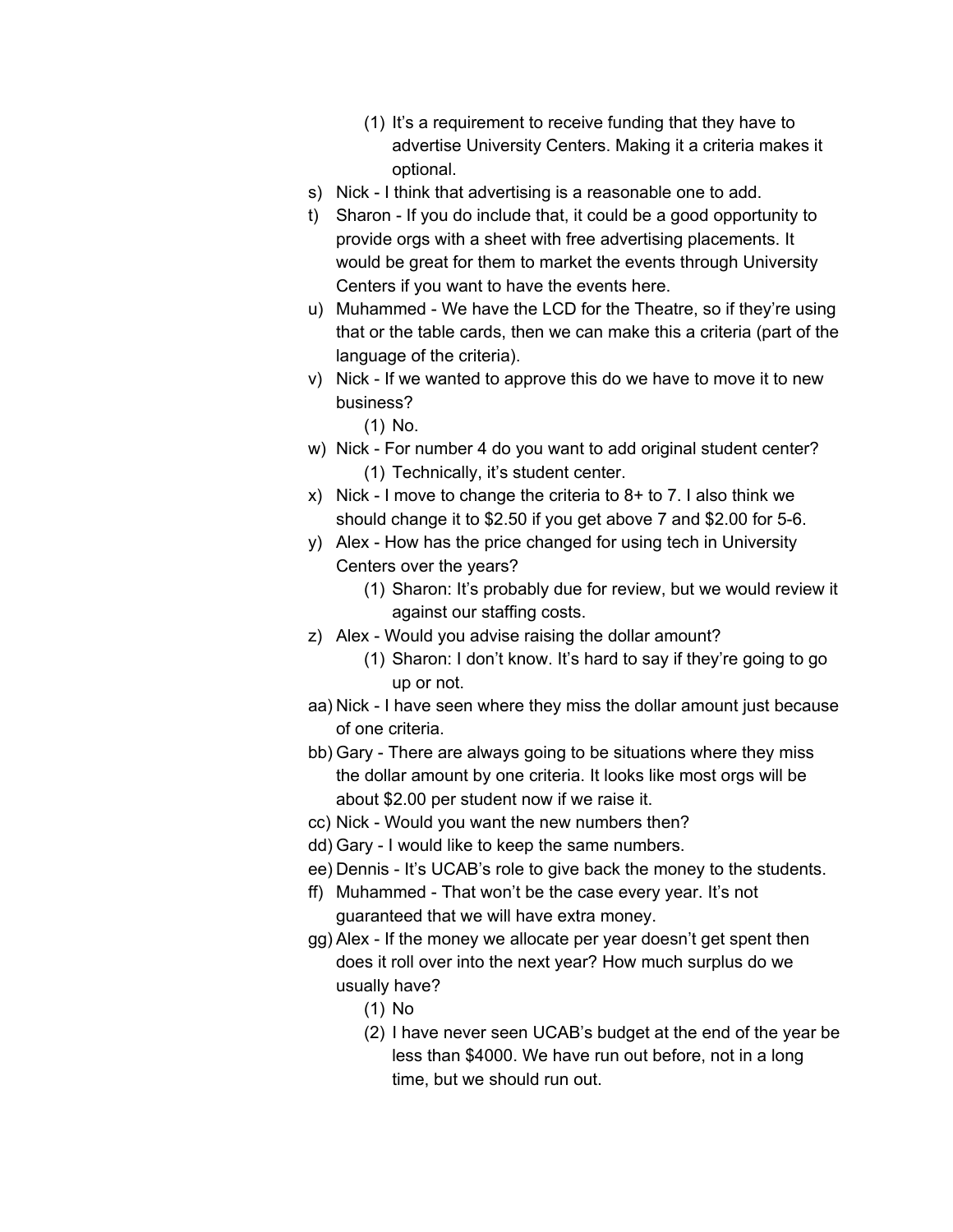- hh) Gary It was raised to \$500 for the amount of money per org per year, so maybe we could change that amount.
- ii) Sharon We've talked about how many events we should be doing in University Centers. It can be expensive to do an event, so you might want to consider increasing the amount so that students can run their events.
- jj) Gary What about if orgs collaborate together?
- kk) Alex I like that idea, but I think that we should keep the numbers that we have.
- ll) Nick Do you have any collaborations in mind?
	- (1) Gary: There aren't a lot, and the orgs that do collaborate seem to be very similar. If we make it a criteria maybe it will encourage different disciplines to work together.
- mm) Alex It brings more people to the event when orgs collaborate together.
- nn) Alex Can we put that criteria on?
- oo) Gar Can I change them back to the way they were before?
- pp) Hector I know it's the goal for orgs to collaborate, but I just don't see them collaborating. Personally, I think it would be detrimental to have that criteria.
- qq) Nick It doesn't take away from the criteria that are out there, it just helps the events that do collaborate.
- rr) Gary I think if we were trying to just get rid of the money then we would make the criteria easy.
- ss) Alex Straw poll Who's comfortable with the criteria right now? (1) Yes - 6
	- (2) No 0
	- (3) Abstain 1
- tt) Gary Is there a better order for these? How would you feel about bringing this last draft to your constituents?
- uu) Alex Personally speaking, a lot of my constituents didn't understand the point behind it. I don't think it was as valuable.
- vv) Hector I would want to discuss it next week because I would like to take this back to Warren.
- ww) Nick I think everyone should think about the order.
	- (1) Move to table the discussion till next week Nick
	- (2) Second Hector
- 2. Speakers List Closed
- B. The old t-shirt factory space
	- 1. Speakers List Opened
		- a) Sharon Does UCAB have a retreat planned?
			- (1) No.